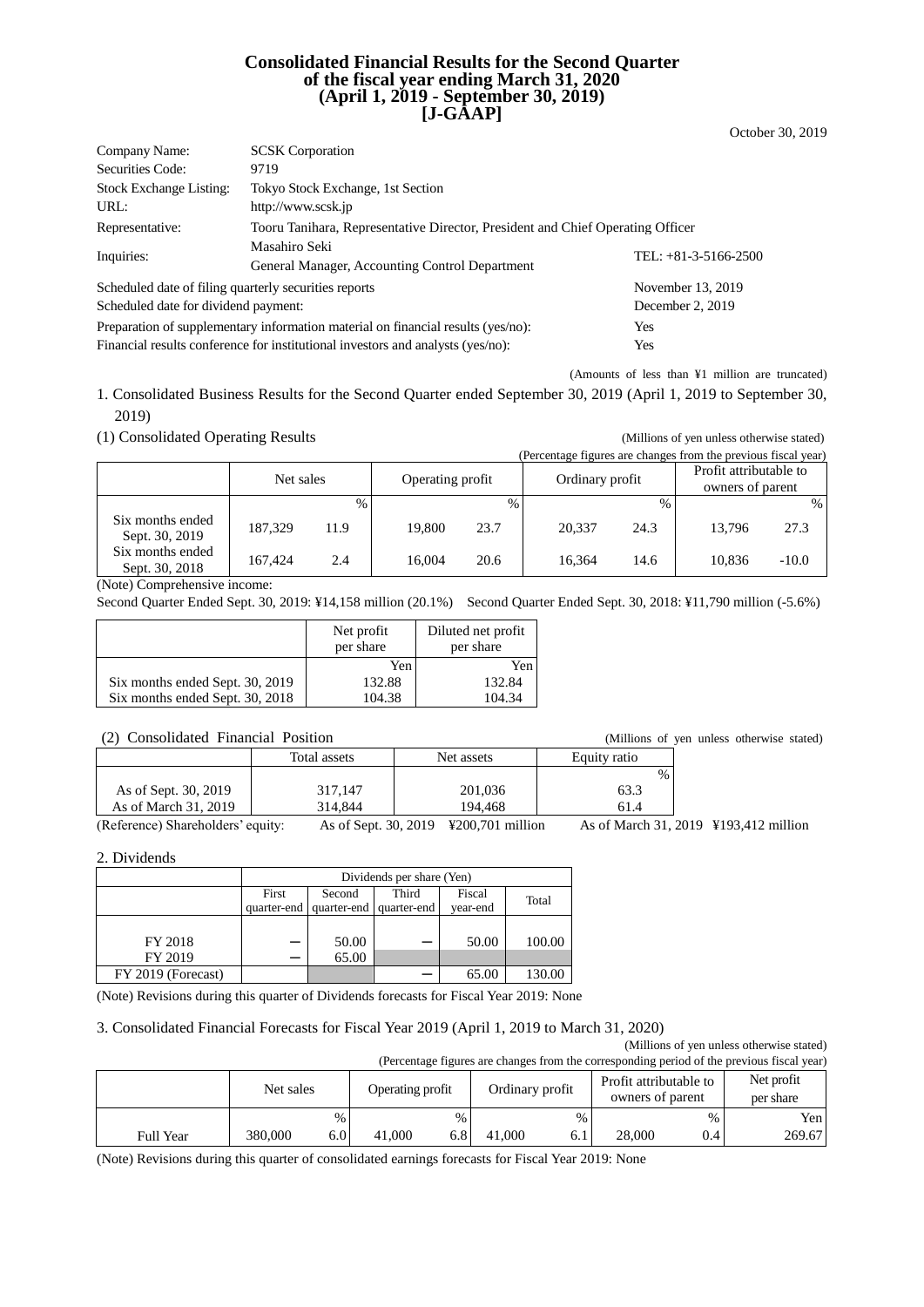### ※ Notes

- (1) Changes in significant subsidiaries during the period : None
- (2) Adoption of specific accounting procedures in preparing quarterly consolidated financial statements: None
- (3) Changes in accounting policies, changes in accounting estimates and restatement of prior period financial statements after error corrections
	- 1) Changes in accounting policies, changes in accounting standards and other regulations: None
	- 2) Changes in accounting policies due to other reasons: None
	- 3) Changes in accounting estimates: None
	- 4) Restatement of prior period financial statements after error corrections: None
- (4) Number of shares issued (Common stock)
	- 1) The number of shares issued as of the period-end (including treasury stock)

|    |                                                             | As of September 30, 2019 | 104,181,803 shares |
|----|-------------------------------------------------------------|--------------------------|--------------------|
|    |                                                             | As of March 31, 2019     | 104,181,803 shares |
| 2) | The number of shares of treasury stock as of the period-end |                          |                    |
|    |                                                             | As of September 30, 2019 | 349,266 shares     |
|    |                                                             | As of March 31, 2019     | 351,781 shares     |
| 3) | The average number of shares during the period              |                          |                    |
|    |                                                             | As of September 30, 2019 | 103,830,951 shares |
|    |                                                             | As of September 30, 2018 | 103,826,009 shares |
|    |                                                             |                          |                    |
|    |                                                             |                          |                    |

\*Notification regarding the auditing process

- This financial report is not within the scope of the auditing process as prescribed by the Financial Instruments and Exchange Act.
- \* Cautionary statement concerning appropriate use of financial forecasts and other explanatory notes
- The financial forecasts contained in this document are based on the information currently available and certain assumptions deemed reasonable. Actual results may vary from these forecasts for various reasons. With regard to the assumptions on which financial forecasts are based and other explanatory notes in connection with the use of financial forecasts, please refer to "Consolidated Financial Forecasts for the fiscal year ending March 31, 2020" on page 3.
- SCSK will hold a results briefing for institutional investors and analysts on October 30, 2019. Materials used in the briefing, a transcript of the main questions and answers, and other related information will be published on SCSK's website promptly thereafter.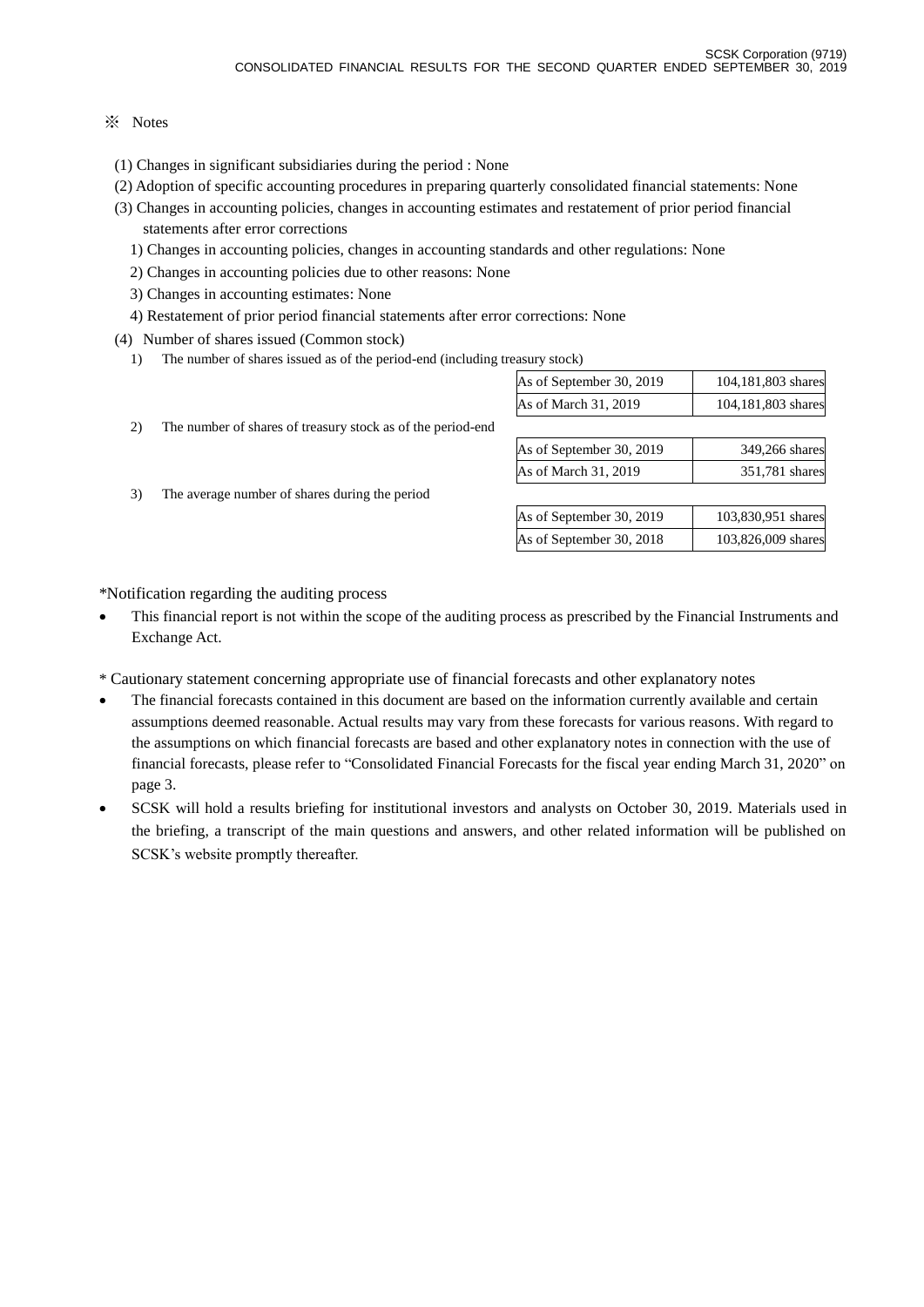## Contents

| Summary of financial position (3) and the summary of financial position (3) and the set of financial position (3) and $\frac{3}{2}$ |
|-------------------------------------------------------------------------------------------------------------------------------------|
|                                                                                                                                     |
|                                                                                                                                     |
|                                                                                                                                     |
|                                                                                                                                     |
|                                                                                                                                     |
| Notes regarding consolidated financial results for the second quarter ended September 30, 2019  10                                  |
|                                                                                                                                     |
|                                                                                                                                     |
|                                                                                                                                     |
|                                                                                                                                     |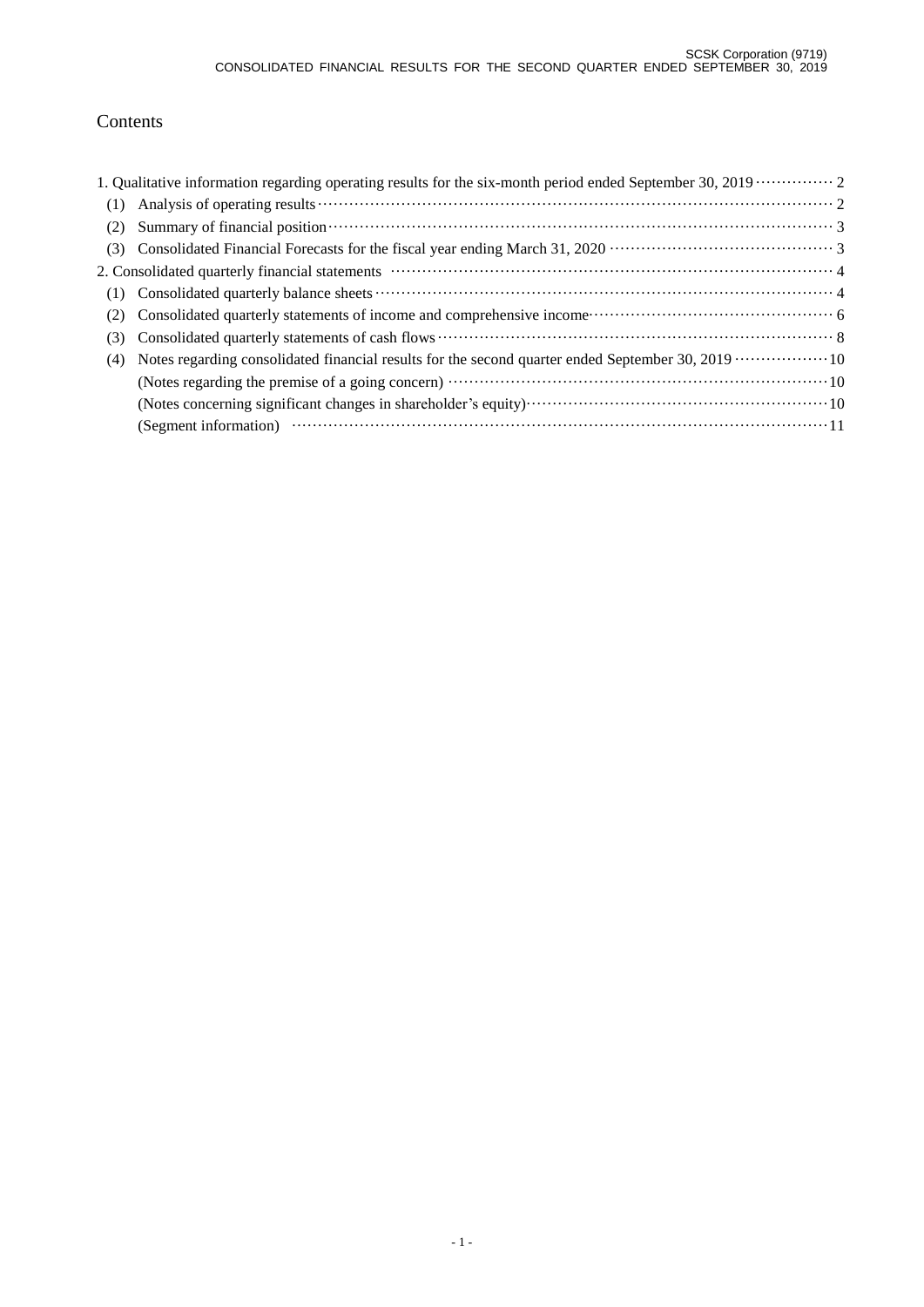### **1. Qualitative information regarding operating results for the six-month period ended September 30, 2019 (1) Analysis of operating results**

In the six-month period ended September 30, 2019, the Company judged that the domestic economy was experiencing a modest recovery trend as ongoing improvements in the job market and in wages offset the negative impacts of prolonged sluggish conditions centered on exports. At the same time, there was a gradual rise in capital investment centered on investments for implementing labor-saving measures to address labor shortfalls, and corporate earnings were solid overall, although concern is increasing focused on the manufacturing industry.

However, a growing sense of uncertainty is plaguing the global political and economic climate. Prominent concerns include the risks of increased trade friction and economic recession in countries such as the United States and China stemming from the protectionist trade policies of the United States, issues surrounding the United Kingdom's decision to leave the European Union, the threat of economic downturn in emerging and resource-rich countries, possible increases in crude oil prices, the potential for fluctuations in financial capital markets, and geopolitical risks. In addition, there is a need to consider the potential economic impacts of increasingly frequent natural disasters, such as Typhoon No. 19. Accordingly, ongoing scrutiny is imperative in judging economic trends for the purpose of making management decisions going forward.

In this environment, the IT services market witnessed growth in strategic IT investment demand for reinforcing strategic businesses or securing a competitive edge along with strong system investment demand for the purposes of working style reforms, responses to labor shortfalls, productivity improvements, automation, and labor saving. We also saw the emergence of operational system upgrade demand aimed at addressing software that will be reaching the ends of their service periods and at transforming the legacy systems that still pervade various industries into open systems. In this manner, it was judged that there was a general upward trend in overall IT investment demand.

In the manufacturing industry, conditions held firm supported by demand in several areas. Examples of such areas included demand for IoT-related projects, operational system upgrades, and automotive embedded software development projects, which are increasingly involving highly functional vehicles and electric automotive systems. Other areas were demand for business process outsourcing (BPO) services related to products and services and verification services for pre-market products, which are growing ever more sophisticated.

In the financial industry, numerous financial institutions refrained from making capital investments in response to Japan's negative interest rate policy and other market conditions. Looking ahead, demand for IT investment for augmenting operations is proving robust. Targets of this investment include measures for realizing more sophisticated online banking and Internet services, the diversification of payment methods, and other applications of FinTech, artificial intelligence (AI), and other new IT technologies as well as the reinforcement and expansion of overseas operations.

In the distribution industry, demand for IT investment was on the rise as indicated by the higher numbers of core system redevelopment and upgrade projects, largely among customer companies engaging in consumer businesses. This trend came on the back of demand in the omni-channel retailing-related e-commerce and customer relationship management (CRM) fields and in the customer and sales information analysis fields.

In addition, demand for various cloud-based IT services has been on the rise in IaaS, PaaS, and other IT infrastructure sectors against a backdrop of a strong appetite among customer companies for investment to heighten operational efficiency and shortages of in-house IT engineers at these companies. A similar increase was seen in demand for system operation outsourcing services in the operational system field, although here it was limited to certain sectors.

In the six-month period ended September 30, 2019, net sales increased 11.9% year on year, to ¥187,329 million, due to higher sales in the three distinctive service categories of SCSK—systems development, system maintenance and operation services, and system sales—as a result of IT investment demand, from customers in the manufacturing industry, which has been rising since the previous fiscal year.

Operating profit was up 23.7% year on year, to ¥19,800 million, due to the higher net sales coupled with improved profitability attributable to increased development productivity, which itself stemmed from efforts to boost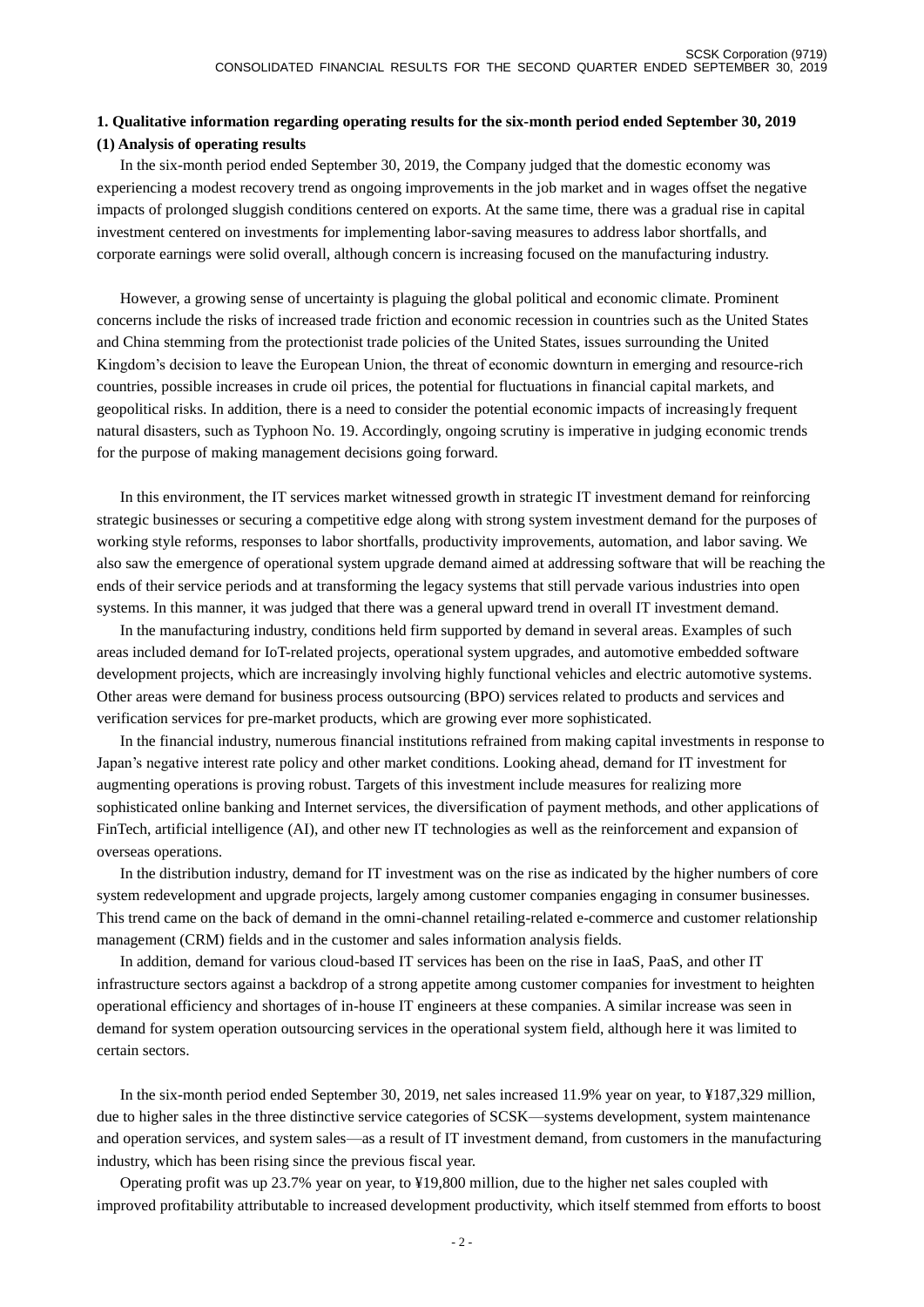general work quality and streamline operations.

Ordinary profit grew 24.3%, to ¥20,337 million, and profit attributable to owners of parent increased 27.3%, to ¥13,796 million, as a result of the increase in operating profit.

SCSK is continuing to promote the shift to service-oriented businesses in the fiscal year ending March 31, 2020. We are deploying a two-pronged approach consisting of new and existing businesses with the aim of incorporating the currently robust IT investment demand and thereby achieving earnings growth. The Company is also moving ahead with measures for increasing business profitability centered on its core strategies while implementing various measures to improve operational quality and productivity and otherwise reinforce profitability. In these manners, we are working to bolster our management and earnings bases.

The fiscal year ending March 31, 2020, will be an important year as it represents both the final year of the current medium-term management plan and the period leading up to the next medium-term management plan. In this year, SCSK will advance the shift to service-oriented businesses and other core strategies grounded on the operating foundations that have been solidified thus far and execute new business development measures while also creating frameworks for supporting the swift launch of priority strategies in preparation for the next medium-term management plan. Accordingly, the Company will build new business investment frameworks and conduct the necessary investments to start developing strategic-priority businesses. The Company will simultaneously work to capitalize on the IT investment trends seen among customers in conventional IT services businesses to achieve steady earnings growth.

#### **(2) Summary of financial position**

Cash and cash equivalents ("cash") as of September 30, 2019 increased ¥7,723 million compared to March 31, 2019 to ¥114,136 million as a result of considering to ¥214 million of cash increase due to new consolidation. The increase or decrease in each cash flow type and the main factors for such changes are as follows.

(Cash flow from operating activities)

Net cash provided by operating activities was ¥22,400 million.

The main cash inflow factors were profit before income taxes of ¥19,993 million, depreciation of ¥5,132 million and ¥7,670 million increase in funds stemming from a decrease in accounts receivable. The main cash outflow factors were a decrease in accounts payable of ¥4,285 million, and a decrease of ¥4,314 million in payments for income taxes.

(Cash flow from investing activities)

Net cash used in investing activities was ¥6,749 million.

The main cash outflow factors were payment for the acquisition of property, plant and equipment of ¥4,567 million, and acquisition of intangible assets of ¥1,461 million.

(Cash flow from financing activities)

Net cash used in financing activities was ¥7,800 million.

The main cash outflow factors were payments from changes in ownership interests in subsidiaries that do not result in change in scope of consolidation of ¥2,114 million and dividend payments of ¥5,202 million (¥50.0 per share) for the year-end dividend of the fiscal year ended March 31, 2019.

#### **(3) Consolidated Financial Forecasts for the Fiscal Year Ending March 31, 2020**

Consolidated performance in the six-month period ended September 30, 2019, was strong. Regardless, the Company has chosen not to revise the forecasts for the fiscal year ending March 31, 2020, that were announced on April 26, 2019, in light of the current global political and economic climate and recent financial and capital market trends.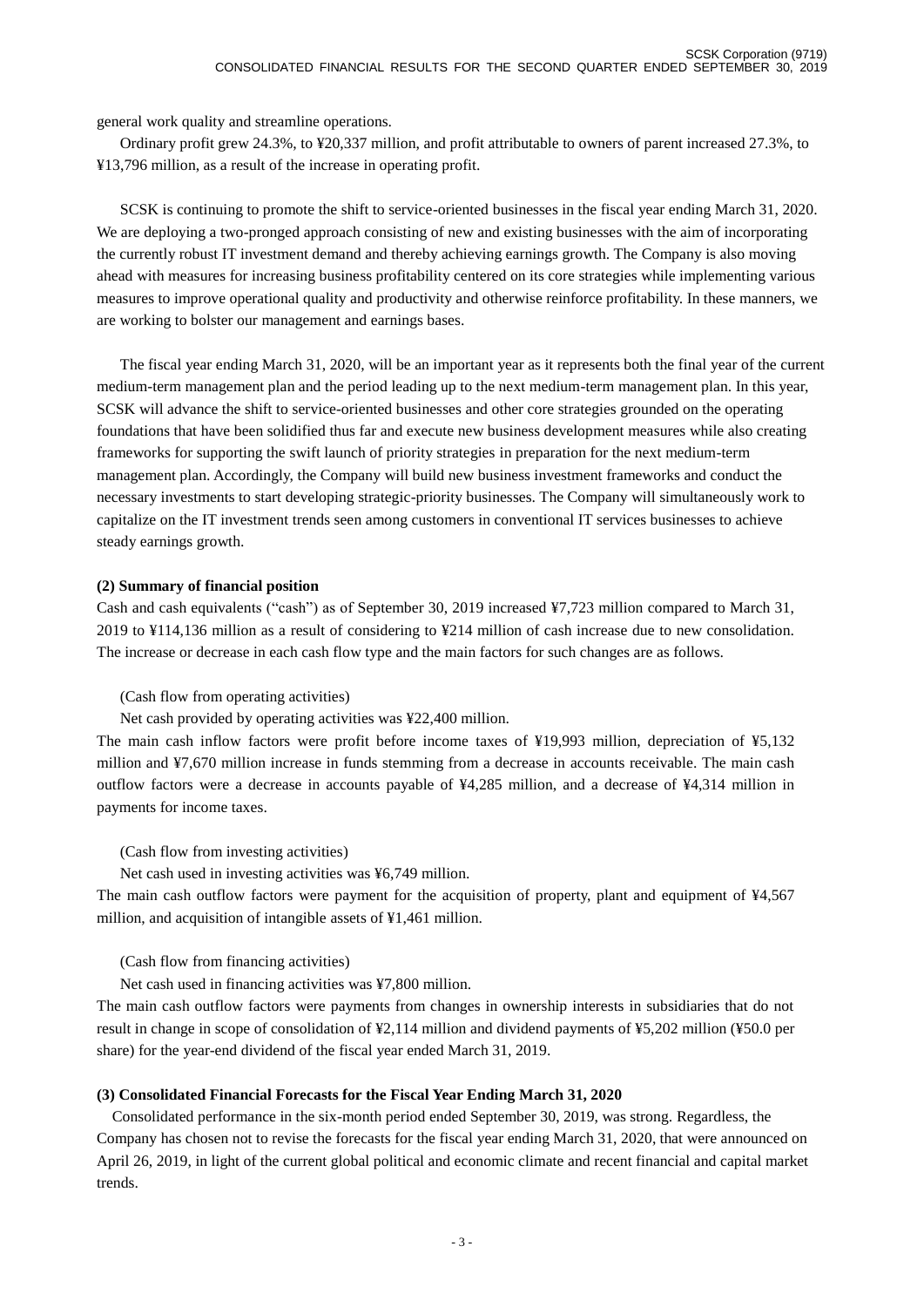# 2. Consolidated Quarterly Financial Statements

## **(1) Consolidated Quarterly Balance Sheets**

|                                       |                     | (Millions of Yen)    |
|---------------------------------------|---------------------|----------------------|
|                                       | As of Mar. 31, 2019 | As of Sept. 30, 2019 |
| Assets                                |                     |                      |
| <b>Current</b> assets                 |                     |                      |
| Cash and deposits                     | 21,170              | 21,559               |
| Notes and accounts receivable - trade | 74,698              | 67,100               |
| <b>Securities</b>                     |                     | 300                  |
| Merchandise and finished goods        | 7,831               | 7,772                |
| Work in process                       | 360                 | 1,041                |
| Raw materials and supplies            | 117                 | 113                  |
| Deposits paid                         | 85,028              | 92,576               |
| Other                                 | 11,831              | 14,456               |
| Allowance for doubtful accounts       | $-31$               | $-52$                |
| Total current assets                  | 201,007             | 204,870              |
| Non-current assets                    |                     |                      |
| Property, plant and equipment         |                     |                      |
| Buildings and structures, net         | 43,566              | 42,379               |
| Land                                  | 14,169              | 14,169               |
| Other, net                            | 13,096              | 15,673               |
| Total property, plant and equipment   | 70,833              | 72,222               |
| Intangible assets                     |                     |                      |
| Goodwill                              | 53                  | 234                  |
| Other                                 | 8,155               | 7,722                |
| Total intangible assets               | 8,208               | 7,956                |
| Investments and other assets          |                     |                      |
| Investment securities                 | 11,773              | 12,197               |
| Other                                 | 23,074              | 19,950               |
| Allowance for doubtful accounts       | $-53$               | $-50$                |
| Total investments and other assets    | 34,794              | 32,097               |
| Total non-current assets              | 113,837             | 112,277              |
| <b>Total assets</b>                   | 314,844             | 317,147              |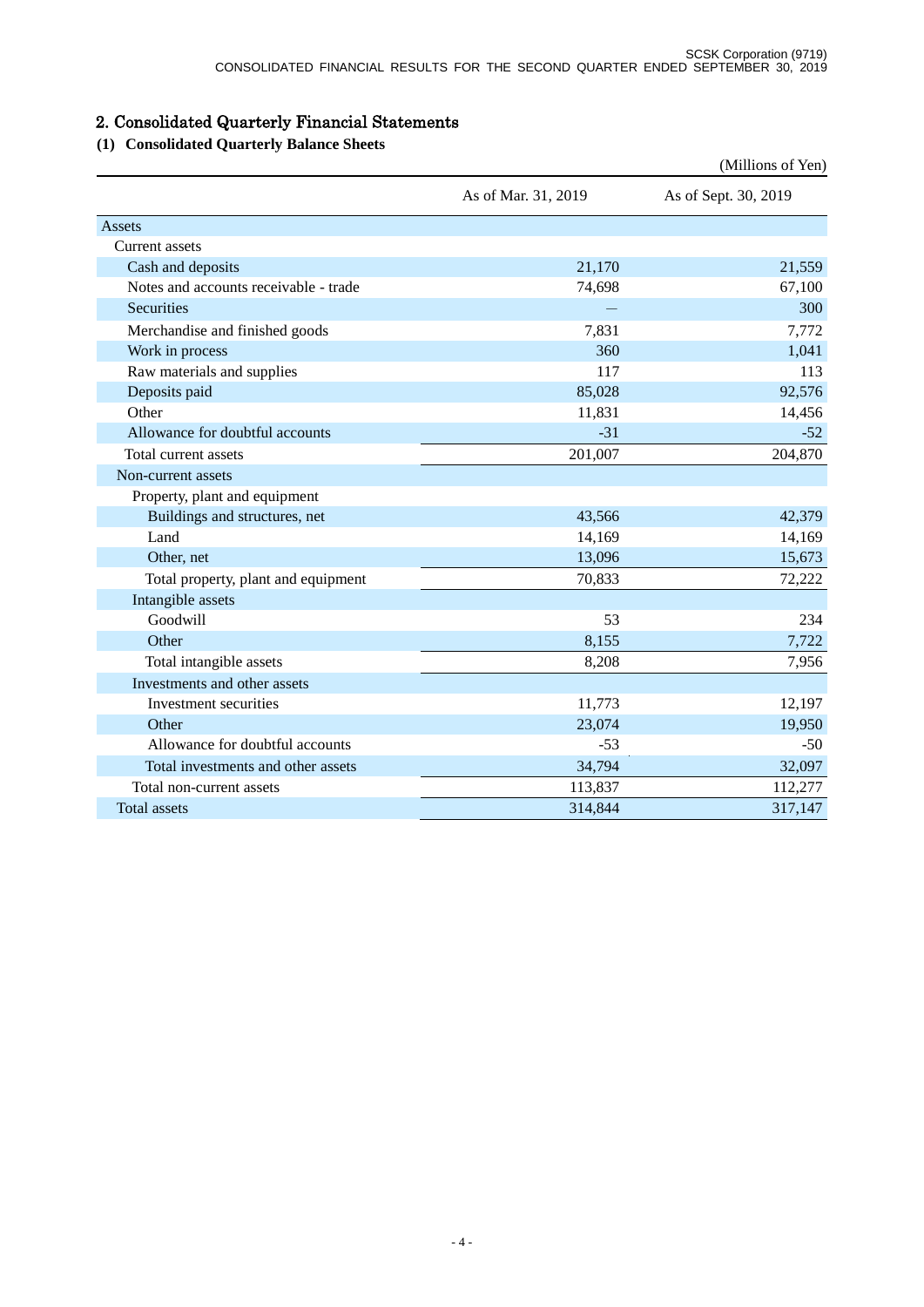|                                                                         |                     | (Millions of Yen)    |
|-------------------------------------------------------------------------|---------------------|----------------------|
|                                                                         | As of Mar. 31, 2019 | As of Sept. 30, 2019 |
| Liabilities                                                             |                     |                      |
| <b>Current liabilities</b>                                              |                     |                      |
| Notes and accounts payable - trade                                      | 22,087              | 17,828               |
| Short-term borrowings                                                   | 15,000              | 15,000               |
| Current portion of bonds                                                |                     | 10,000               |
| Income taxes payable                                                    | 4,898               | 4,020                |
| Provision for bonuses                                                   | 5,910               | 5,729                |
| Provision for bonuses for directors (and other<br>officers)             | 57                  | 32                   |
| Provision for loss on construction contracts                            | 228                 | 375                  |
| Other                                                                   | 24,343              | 25,675               |
| Total current liabilities                                               | 72,525              | 78,661               |
| Non-current liabilities                                                 |                     |                      |
| Bonds payable                                                           | 40,000              | 30,000               |
| Provision for retirement benefits for directors (and<br>other officers) | 20                  | 15                   |
| Retirement benefit liability                                            | 2,902               | 2,333                |
| Asset retirement obligations                                            | 2,779               | 3,090                |
| Other                                                                   | 2,147               | 2,010                |
| Total non-current liabilities                                           | 47,850              | 37,450               |
| <b>Total liabilities</b>                                                | 120,375             | 116,111              |
| Net assets                                                              |                     |                      |
| Shareholders' equity                                                    |                     |                      |
| Share capital                                                           | 21,152              | 21,152               |
| Retained earnings                                                       | 175,223             | 182,184              |
| Treasury shares                                                         | $-694$              | $-690$               |
| Total shareholders' equity                                              | 195,681             | 202,646              |
| Accumulated other comprehensive income                                  |                     |                      |
| Valuation difference on available-for-sale securities                   | 2,076               | 2,231                |
| Deferred gains or losses on hedges                                      | $-21$               | $-26$                |
| Foreign currency translation adjustment                                 | $-182$              | $-338$               |
| Remeasurements of defined benefit plans                                 | $-4,141$            | $-3,811$             |
| Total accumulated other comprehensive income                            | $-2,269$            | $-1,944$             |
| Share acquisition rights                                                | 40                  | 31                   |
| Non-controlling interests                                               | 1,015               | 303                  |
| Total net assets                                                        | 194,468             | 201,036              |
| Total liabilities and net assets                                        | 314,844             | 317,147              |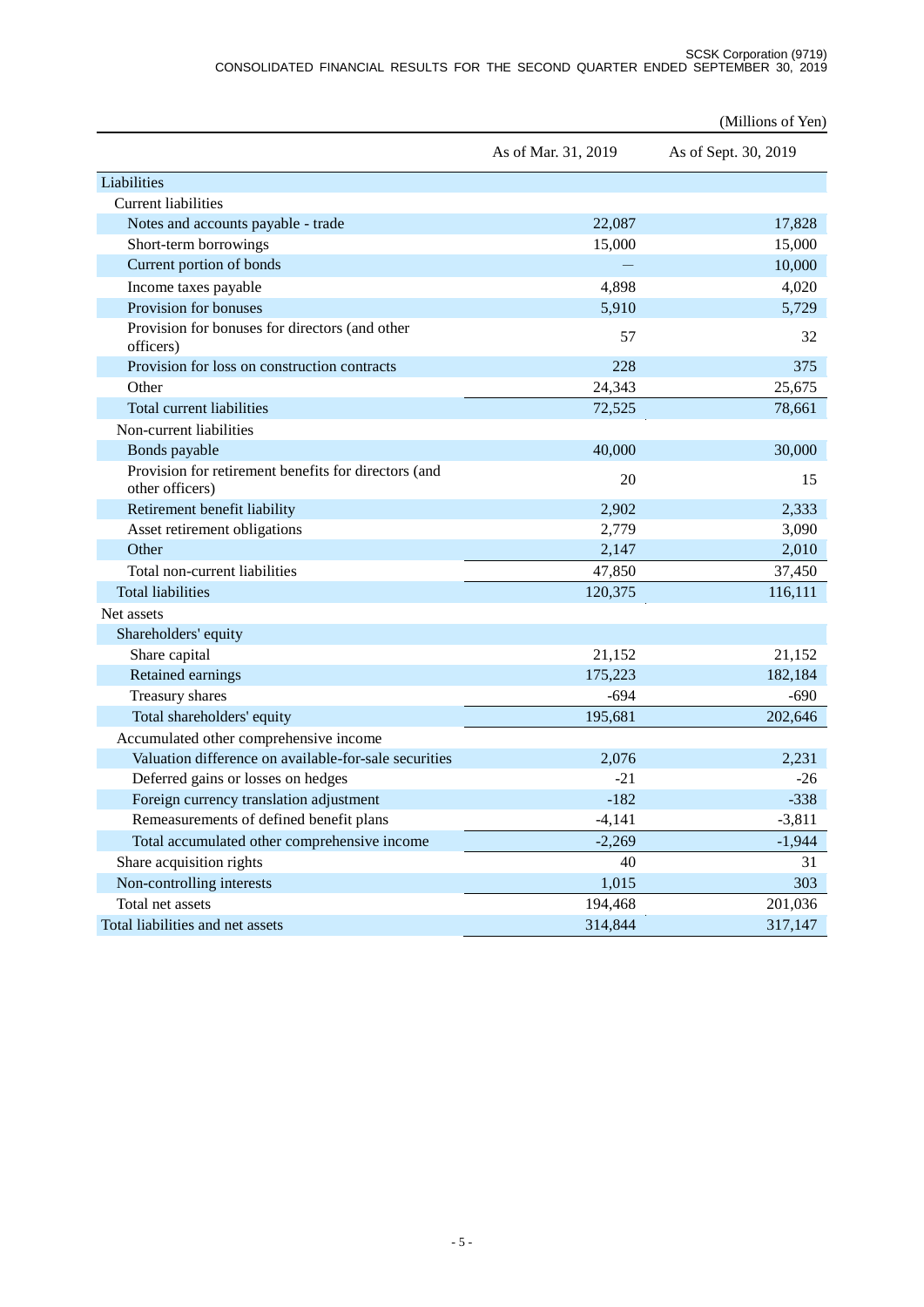|                                                                  |                                        | (Millions of Yen)                      |
|------------------------------------------------------------------|----------------------------------------|----------------------------------------|
|                                                                  | From Apr. 1, 2018<br>to Sept. 30, 2018 | From Apr. 1, 2019<br>to Sept. 30, 2019 |
| Net sales                                                        | 167,424                                | 187,329                                |
| Cost of sales                                                    | 126,205                                | 140,467                                |
| Gross profit                                                     | 41,218                                 | 46,861                                 |
| Selling, general and administrative expenses                     | 25,213                                 | 27,061                                 |
| Operating profit                                                 | 16,004                                 | 19,800                                 |
| Non-operating income                                             |                                        |                                        |
| Interest income                                                  | 31                                     | 33                                     |
| Dividend income                                                  | 37                                     | 43                                     |
| Share of profit of entities accounted for using equity<br>method | 359                                    | 488                                    |
| Other                                                            | 86                                     | 97                                     |
| Total non-operating income                                       | 514                                    | 663                                    |
| Non-operating expenses                                           |                                        |                                        |
| Interest expenses                                                | 54                                     | 62                                     |
| Loss on sales of investment securities                           | $\overline{2}$                         |                                        |
| Bond issuance cost                                               | 48                                     |                                        |
| Subsidiary stock acquisition-related cost                        |                                        | 35                                     |
| Other                                                            | 49                                     | 28                                     |
| Total non-operating expenses                                     | 154                                    | 126                                    |
| Ordinary profit                                                  | 16,364                                 | 20,337                                 |
| Extraordinary income                                             |                                        |                                        |
| Gain on sales of non-current assets                              | $\mathbf{1}$                           | $\mathbf{0}$                           |
| Gain on sales of memberships                                     | $\mathbf{0}$                           |                                        |
| Gain on reversal of share acquisition rights                     |                                        | $\mathfrak{S}$                         |
| Total extraordinary income                                       | 1                                      | 6                                      |
| <b>Extraordinary losses</b>                                      |                                        |                                        |
| Loss on retirement of non-current assets                         | 16                                     | 18                                     |
| Loss on sales of non-current assets                              | 20                                     | $\boldsymbol{0}$                       |
| Impairment loss                                                  |                                        | 202                                    |
| Loss on sales of membership                                      | $\overline{0}$                         | $\boldsymbol{0}$                       |
| Compensation expenses                                            |                                        | 129                                    |
| Total extraordinary losses                                       | 36                                     | 349                                    |
| Profit before income taxes                                       | 16,329                                 | 19,993                                 |
| Income taxes - current                                           | 2,554                                  | 3,441                                  |
| Income taxes - deferred                                          | 2,595                                  | 2,719                                  |
| Total income taxes                                               | 5,150                                  | 6,161                                  |
| Profit                                                           | 11,179                                 | 13,831                                 |
| Profit attributable to non-controlling interests                 | 342                                    | 34                                     |
| Profit attributable to owners of parent                          | 10,836                                 | 13,796                                 |

### **(2) Consolidated Quarterly Statements of Income and Comprehensive Income Consolidated Quarterly Statements of Income**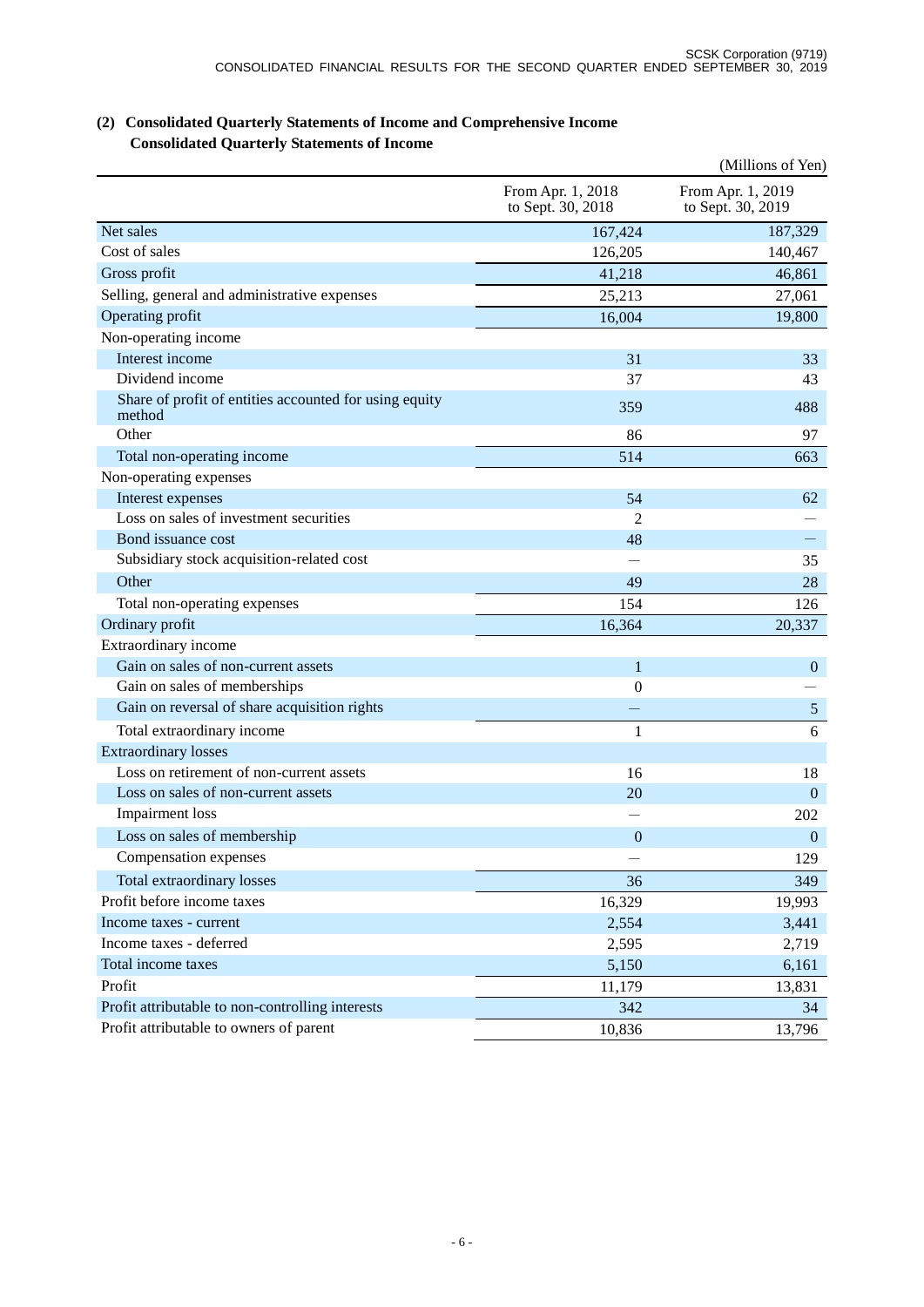|                                                                                      |                                        | (Millions of Yen)                      |
|--------------------------------------------------------------------------------------|----------------------------------------|----------------------------------------|
|                                                                                      | From Apr. 1, 2018<br>to Sept. 30, 2018 | From Apr. 1, 2019<br>to Sept. 30, 2019 |
| Profit                                                                               | 11,179                                 | 13,831                                 |
| Other comprehensive income                                                           |                                        |                                        |
| Valuation difference on available-for-sale securities                                | 284                                    | 133                                    |
| Deferred gains or losses on hedges                                                   | 27                                     | $-5$                                   |
| Foreign currency translation adjustment                                              | 56                                     | $-159$                                 |
| Remeasurements of defined benefit plans, net of tax                                  | 241                                    | 329                                    |
| Share of other comprehensive income of entities<br>accounted for using equity method | 1                                      | 28                                     |
| Total other comprehensive income                                                     | 611                                    | 326                                    |
| Comprehensive income                                                                 | 11,790                                 | 14,158                                 |
| Comprehensive income attributable to                                                 |                                        |                                        |
| Comprehensive income attributable to owners of parent                                | 11,446                                 | 14,120                                 |
| Comprehensive income attributable to non-controlling<br>interests                    | 344                                    | 37                                     |

## **Consolidated Quarterly Statements of Comprehensive Income**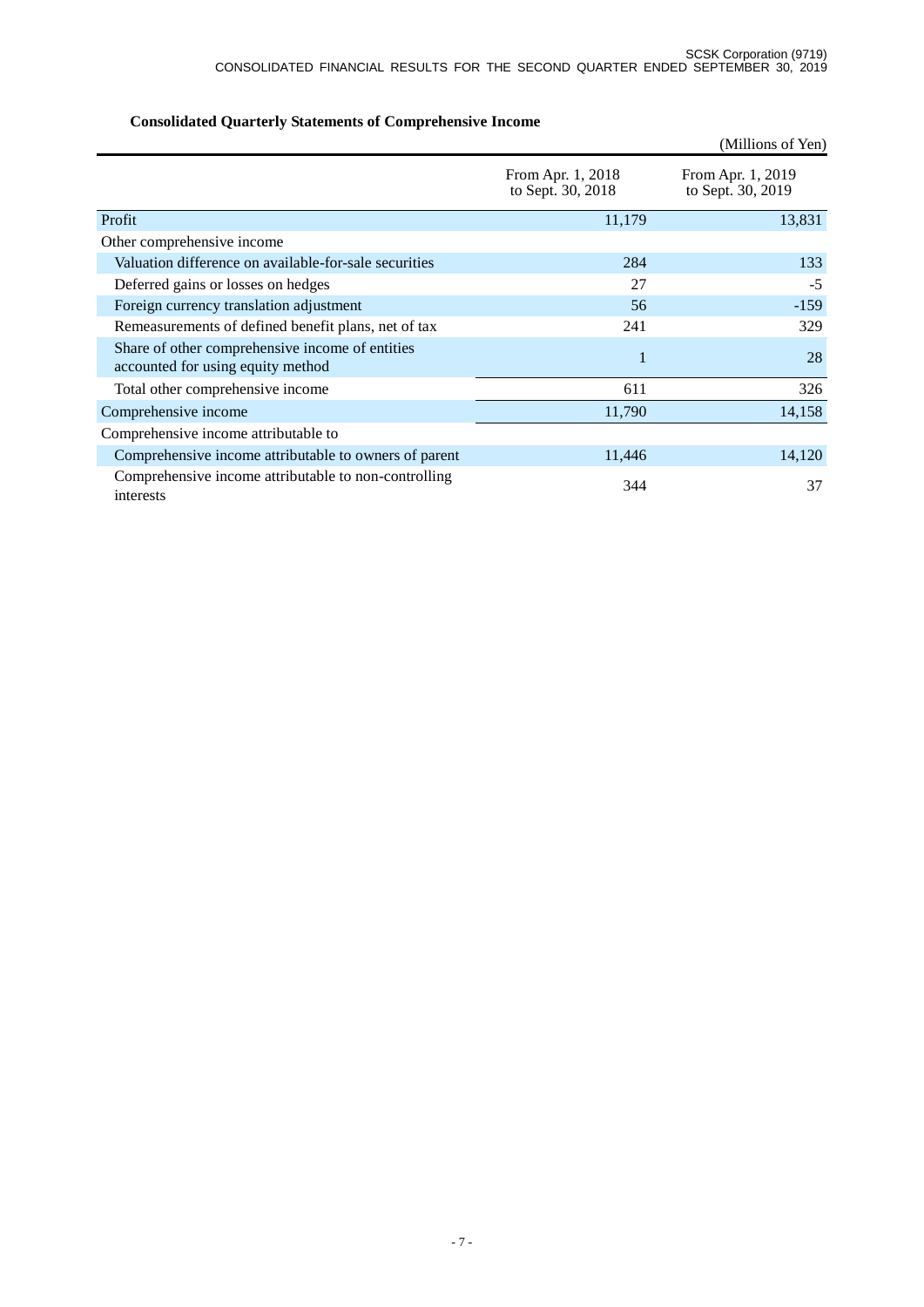## **(3) Consolidated Quarterly Statements of Cash Flows**

|                                                                         |                                        | (Millions of Yen)                      |
|-------------------------------------------------------------------------|----------------------------------------|----------------------------------------|
|                                                                         | From Apr. 1, 2018<br>to Sept. 30, 2018 | From Apr. 1, 2019<br>to Sept. 30, 2019 |
| Cash flows from operating activities                                    |                                        |                                        |
| Profit before income taxes                                              | 16,329                                 | 19,993                                 |
| Depreciation                                                            | 4,560                                  | 5,132                                  |
| Amortization of goodwill                                                | 15                                     | 38                                     |
| <b>Impairment</b> loss                                                  |                                        | 202                                    |
| Increase (decrease) in allowance for doubtful accounts                  | $-57$                                  | 16                                     |
| Increase (decrease) in retirement benefit liability                     | $-505$                                 | $-569$                                 |
| Loss on retirement of non-current assets                                | 16                                     | 18                                     |
| Loss (gain) on sales of non-current assets                              | 18                                     | $-0$                                   |
| Loss (gain) on sales of investment securities                           | 2                                      |                                        |
| Share of loss (profit) of entities accounted for using equity<br>method | $-359$                                 | $-488$                                 |
| Interest and dividend income                                            | $-68$                                  | $-77$                                  |
| Interest expenses on borrowings and bonds                               | 54                                     | 62                                     |
| Compensation expenses                                                   |                                        | 129                                    |
| Loss (gain) on investments in investment partnerships                   | $-14$                                  | $-9$                                   |
| Decrease (increase) in trade receivables                                | 6,465                                  | 7,670                                  |
| Decrease (increase) in inventories                                      | $-327$                                 | $-611$                                 |
| Increase (decrease) in trade payables                                   | $-2,587$                               | $-4,285$                               |
| Other, net                                                              | $-1,686$                               | $-422$                                 |
| Subtotal                                                                | 21,853                                 | 26,799                                 |
| Interest and dividends received                                         | 165                                    | 197                                    |
| Interest paid                                                           | $-53$                                  | $-62$                                  |
| Compensation expenses paid                                              | -                                      | $-28$                                  |
| Payments associated with disaster loss                                  |                                        | $-191$                                 |
| Income taxes (paid) refund                                              | $-3,950$                               | $-4,314$                               |
| Net cash provided by (used in) operating activities                     | 18,014                                 | 22,400                                 |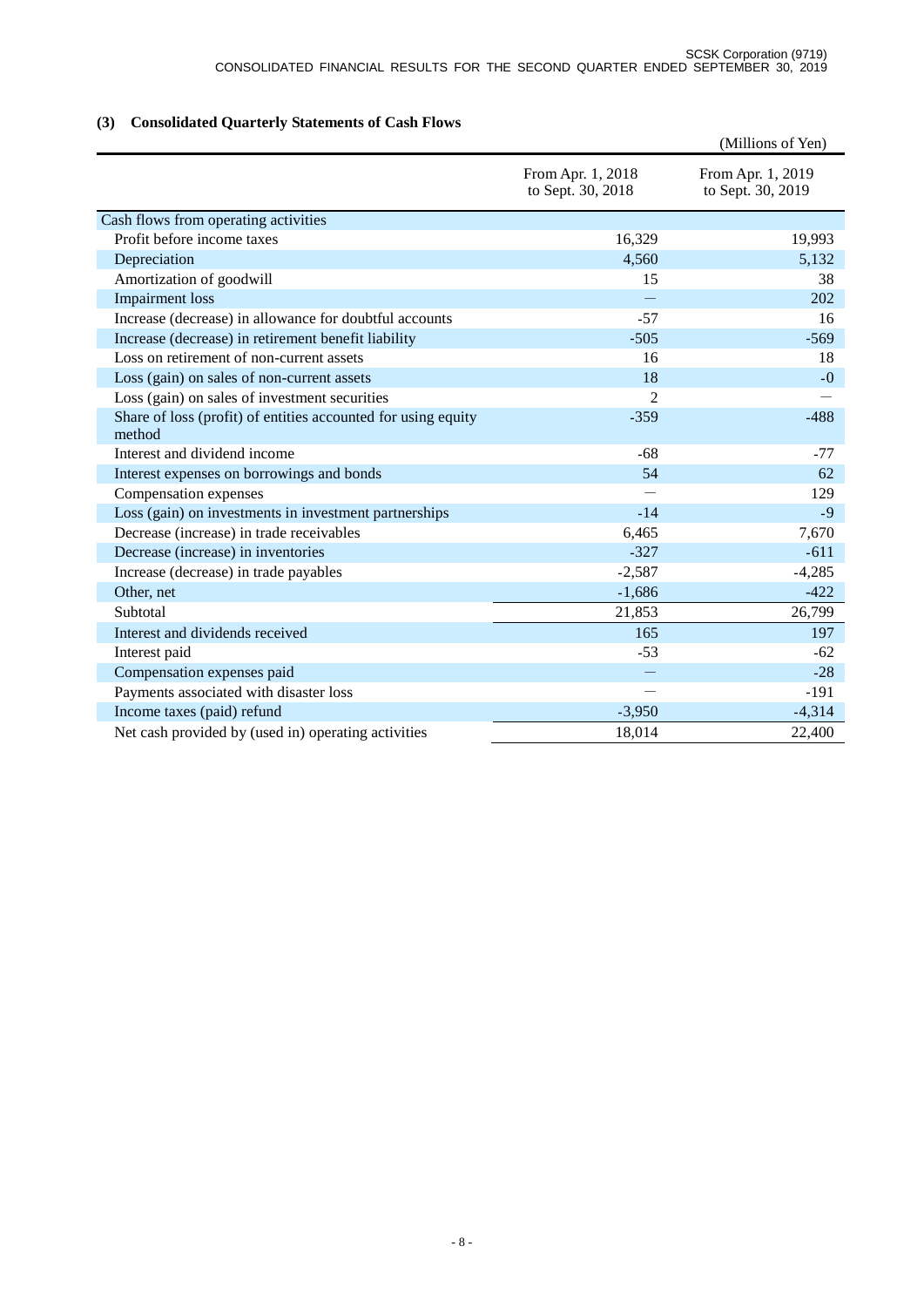#### SCSK Corporation (9719) CONSOLIDATED FINANCIAL RESULTS FOR THE SECOND QUARTER ENDED SEPTEMBER 30, 2019

|                                                                                                                           |                                        | (Millions of Yen)                      |
|---------------------------------------------------------------------------------------------------------------------------|----------------------------------------|----------------------------------------|
|                                                                                                                           | From Apr. 1, 2018<br>to Sept. 30, 2018 | From Apr. 1, 2019<br>to Sept. 30, 2019 |
| Cash flows from investing activities                                                                                      |                                        |                                        |
| Purchase of property, plant and equipment                                                                                 | $-4,393$                               | $-4,567$                               |
| Proceeds from sales of property, plant and equipment                                                                      | 12                                     | -1                                     |
| Purchase of intangible assets                                                                                             | $-1,668$                               | $-1,461$                               |
| Purchase of investment securities                                                                                         | $-885$                                 | $-565$                                 |
| Short-term loan advances                                                                                                  | $-36$                                  | $-2$                                   |
| Collection of short-term loans receivable                                                                                 | 19                                     | $\overline{2}$                         |
| Proceeds from withdrawal of investments in partnership                                                                    | 40                                     | 17                                     |
| Payments of leasehold and guarantee deposits                                                                              | $-97$                                  | $-208$                                 |
| Proceeds from refund of leasehold and guarantee deposits                                                                  | 417                                    | 190                                    |
| Other, net                                                                                                                | $-97$                                  | $-158$                                 |
| Net cash provided by (used in) investing activities                                                                       | $-6,689$                               | $-6,749$                               |
| Cash flows from financing activities                                                                                      |                                        |                                        |
| Proceeds from short-term borrowings                                                                                       | 15,000                                 | 15,000                                 |
| Repayments of short-term borrowings                                                                                       | $-10,000$                              | $-15,035$                              |
| Repayments of long-term borrowings                                                                                        | $-5,000$                               | $-78$                                  |
| Proceeds from issuance of bonds                                                                                           | 10,000                                 |                                        |
| Repayments of lease obligations                                                                                           | $-329$                                 | $-309$                                 |
| Purchase of treasury shares                                                                                               | $-6$                                   | $-4$                                   |
| Proceeds from sales of treasury shares                                                                                    | $\overline{0}$                         | $\Omega$                               |
| Dividends paid                                                                                                            | $-4,941$                               | $-5,202$                               |
| Dividends paid to non-controlling interests                                                                               | $-109$                                 | $-55$                                  |
| Payments from changes in ownership interests in<br>subsidiaries that do not result in change in scope of<br>consolidation |                                        | $-2,114$                               |
| Net cash provided by (used in) financing activities                                                                       | 4,613                                  | $-7,800$                               |
| Effect of exchange rate change on cash and cash equivalents                                                               | 21                                     | $-126$                                 |
| Net increase (decrease) in cash and cash equivalents                                                                      | 15,960                                 | 7,723                                  |
| Cash and cash equivalents at beginning of period                                                                          | 99,797                                 | 106,198                                |
| Increase in cash and cash equivalents resulting from inclusion<br>of subsidiaries in consolidation                        | 70                                     | 214                                    |
| Cash and cash equivalents at end of period                                                                                | 115,828                                | 114,136                                |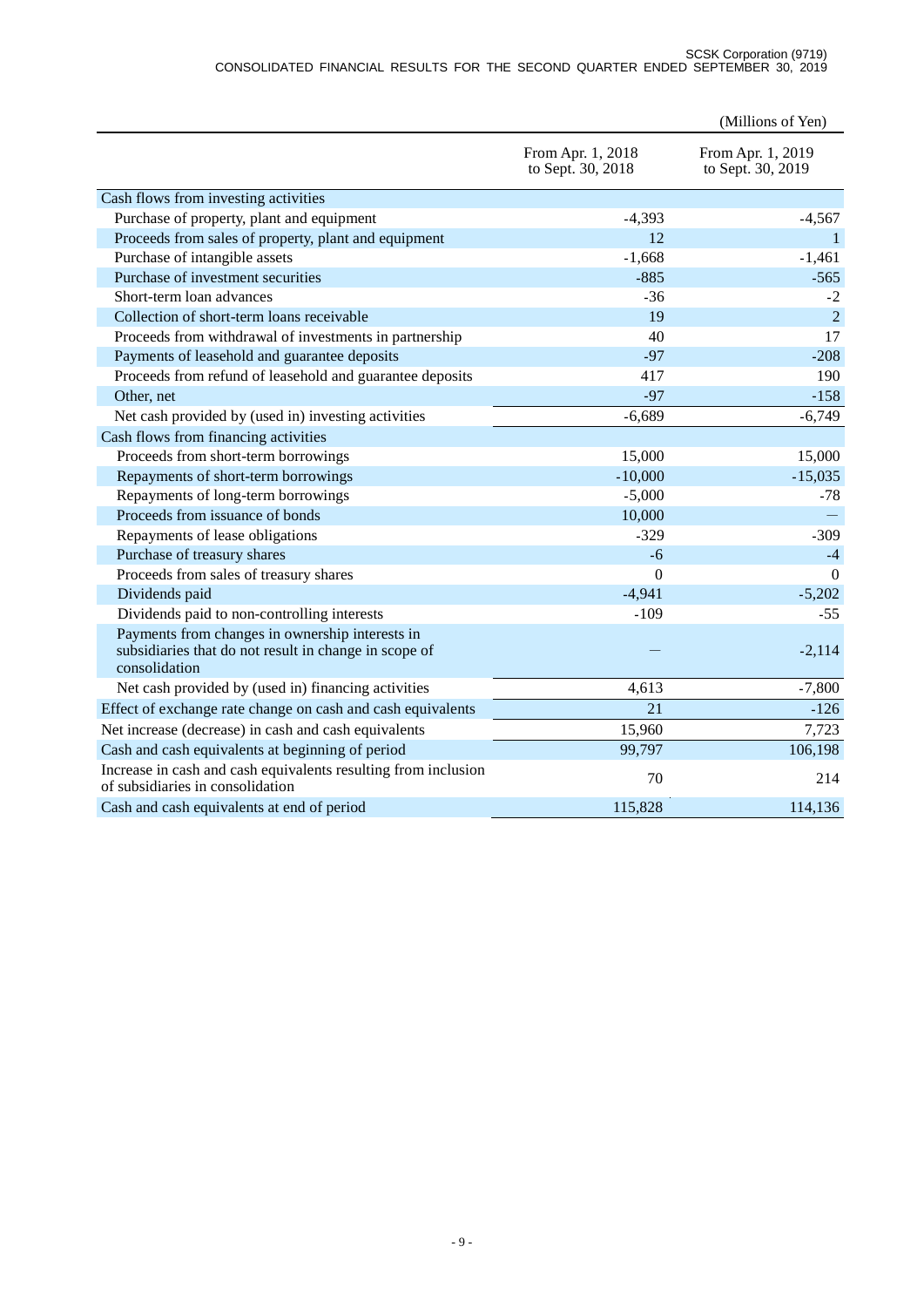## **(4) Notes regarding Consolidated Financial Results for the Second Quarter ended September 30, 2019 (Notes regarding the Premise of a Going Concern)**

No applicable items.

### **(Notes concerning significant changes in shareholders' equity)**

No applicable items.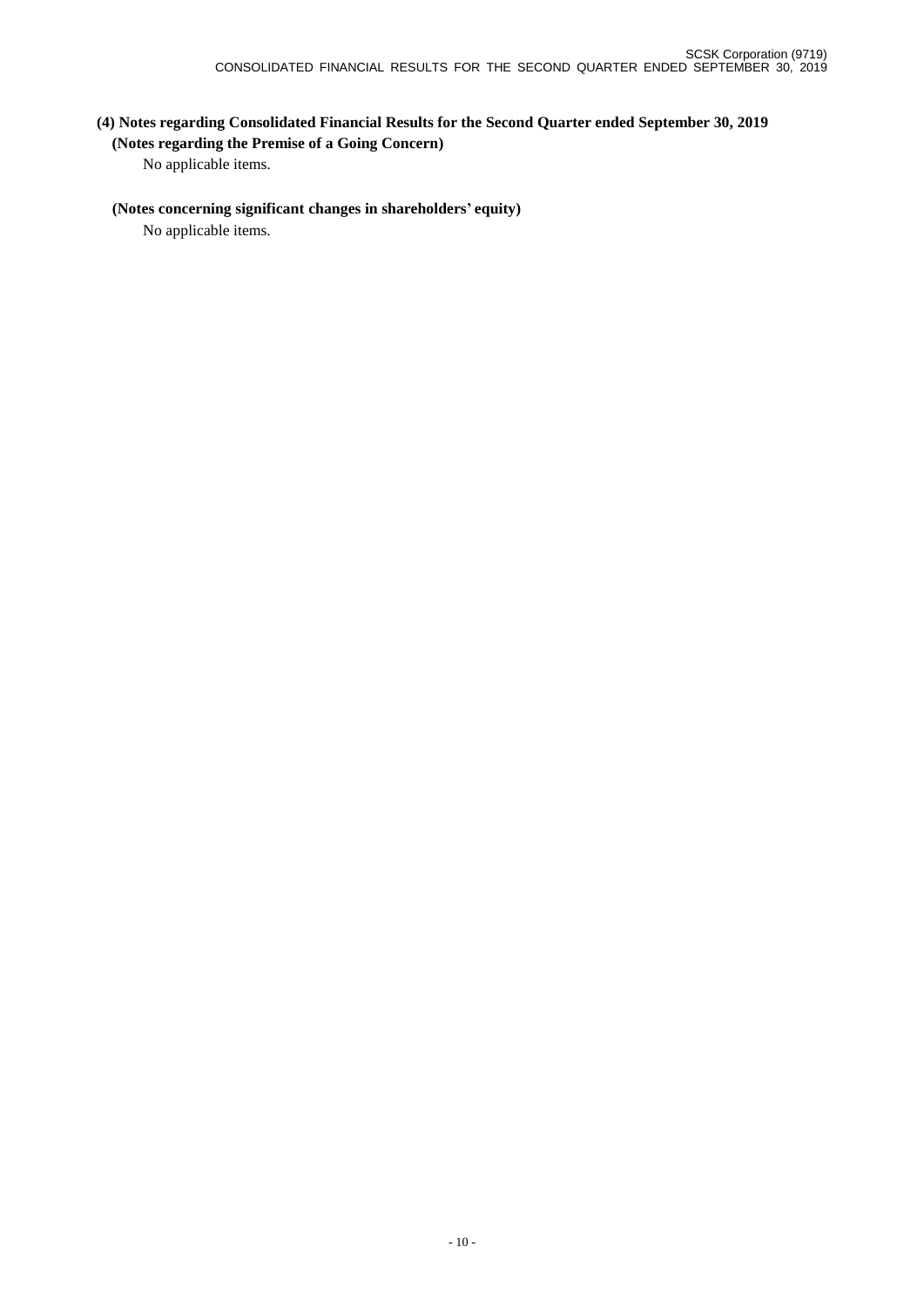### (Segment Information)

I. Second quarter of fiscal year ended March 31, 2019 (April 1, 2018 to September 30, 2018) Information on Sales, Segment profit (loss) by Reportable Segment

| (Millions of Yen)                            |                                                                 |                                                       |                                         |                                                               |                              |                     |                                        |
|----------------------------------------------|-----------------------------------------------------------------|-------------------------------------------------------|-----------------------------------------|---------------------------------------------------------------|------------------------------|---------------------|----------------------------------------|
|                                              | Manufacturing &<br>Telecommunication<br><b>Systems Business</b> | Distribution $\&$<br>Media Systems<br><b>Business</b> | Financial<br>Systems<br><b>Business</b> | Global System<br>Solutions &<br>Innovation<br><b>Business</b> | <b>Business</b><br>Solutions | Mobility<br>Systems | <b>IT Platform</b><br><b>Solutions</b> |
| <b>Sales</b>                                 |                                                                 |                                                       |                                         |                                                               |                              |                     |                                        |
| (1) Outside customers                        | 20,119                                                          | 29,349                                                | 30,387                                  | 7,214                                                         | 23,698                       | 9,252               | 25,621                                 |
| Intersegment<br>(2)<br>sales<br>or transfers | 439                                                             | 465                                                   | 308                                     | 2,468                                                         | 2,110                        | 134                 | 3,312                                  |
| Total                                        | 20,559                                                          | 29,815                                                | 30,695                                  | 9,683                                                         | 25,809                       | 9,387               | 28,934                                 |
| Segment profit (loss)                        | 2,544                                                           | 3,099                                                 | 2,844                                   | 1,165                                                         | 1,953                        | 215                 | 2,714                                  |

|                                           | <b>IT</b><br>Management | <b>Others</b> | Total   | Adjustments<br>(Note 1) | <b>Amounts</b><br>Reported in the<br>Consolidated<br>Financial<br><b>Statements</b><br>(Note 2) |
|-------------------------------------------|-------------------------|---------------|---------|-------------------------|-------------------------------------------------------------------------------------------------|
| <b>Sales</b>                              |                         |               |         |                         |                                                                                                 |
| (1) Outside customers                     | 21,344                  | 434           | 167,424 |                         | 167,424                                                                                         |
| Intersegment sales<br>(2)<br>or transfers | 7,265                   | 1,791         | 18,298  | $-18,298$               |                                                                                                 |
| Total                                     | 28,610                  | 2,226         | 185,722 | $-18,298$               | 167,424                                                                                         |
| Segment profit (loss)                     | 2,585                   | $-82$         | 17,040  | $-1,035$                | 16,004                                                                                          |

Notes: Adjustments are as follows:

1. The adjustment loss of ¥1,035 million to segment profit (loss) represent general corporate expenses that have not been allocated to the reportable segments.

2. Segment profit (loss) has been reconciled to operating profit in the consolidated income statement.